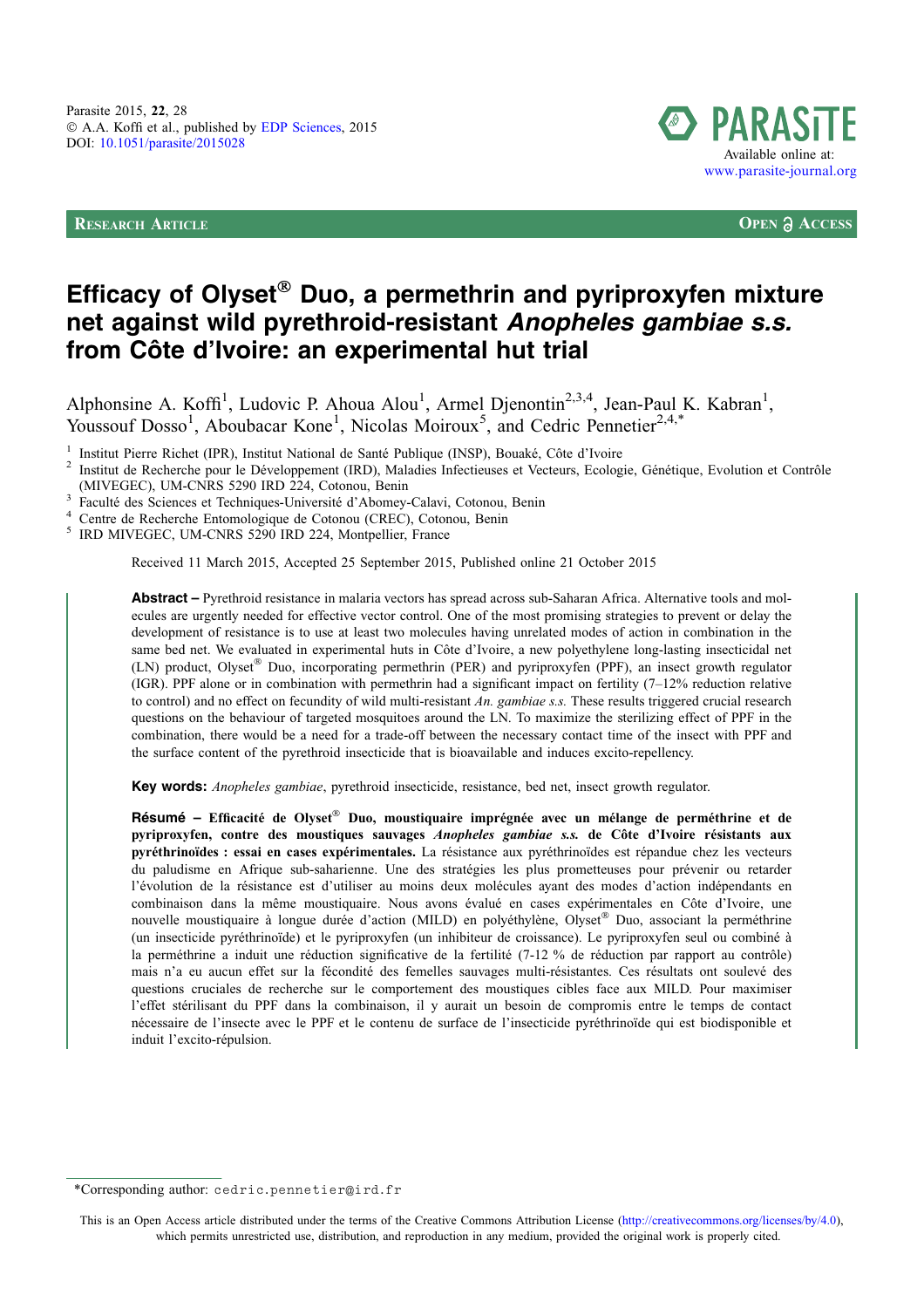# Introduction

Insecticide-treated bed nets are currently the cornerstone of malaria transmission prevention in Africa. To date, only pyrethroids are used for bed net treatment because they meet the necessary safety criteria [[28](#page-7-0)]. For almost a decade, mass distribution of long-lasting insecticidal net (LNs) has been scaled-up across sub-Saharan Africa with support from the Global Fund to Fight AIDS, Tuberculosis and Malaria [\[28\]](#page-7-0). Unfortunately, there are increasing reports of pyrethroid resistance associated with reduced vector mortality and drastic loss of personal protection that pyrethroid-treated nets confer to humans [\[1,](#page-6-0) [3](#page-6-0), [15](#page-6-0), [18](#page-6-0)]. The operational impact of metabolic-based resistance and target site mutations is still largely overlooked and even controversial [[22](#page-6-0)].

Pyrethroid-resistance is now widespread among malaria vector populations  $[20, 21]$  $[20, 21]$  $[20, 21]$ , and its rapid and significant increase could undermine malaria control [[26](#page-7-0)]. Faced with this threat, alternative tools and molecules are urgently needed for effective vector control. One of the most promising strategies to prevent or delay the development of resistance is to use at least two molecules having unrelated modes of action in combination in the same bed net. The rationale is that mosquitoes resistant to one insecticide should theoretically be killed by the other component. Combination nets are likely to be more effective than standard nets in areas with resistant malaria vectors [[2](#page-6-0)]. Therefore, the use of mixtures is considered as an important strategy in the Global Plan for Insecticide Resistance Management (GPIRM) in malaria vectors [[26](#page-7-0)]. During the last few years, new LNs claimed as resistance breaking products have emerged, some of them impregnated with a combination of a pyrethroid with the synergist pyperonyl butoxide (PBO) and have shown promising results [[3,](#page-6-0) [14,](#page-6-0) [19](#page-6-0), [23,](#page-6-0) [24](#page-6-0)].

Sumitomo Chemical recently developed a new LN product, so-called Olyset® Duo, made of polyethylene incorporating permethrin (PER) and pyriproxyfen (PPF), an insect growth regulator (IGR). PPF is a juvenile hormone analogue (JHA) which inhibits metamorphosis and embryogenesis in several mosquitoes [[5](#page-6-0)] and is already widely used as a larvicide [\[4](#page-6-0)]. The idea is that mosquitoes surviving contact with the net, because they are resistant to permethrin, will be sterilized by the PPF after contact with the mixture LN. Nets treated with PPF showed good performance in the laboratory by sterilizing and shortening the longevity of Anopheles gambiae females after tarsal contact [[17](#page-6-0)]. In a twin paper, we also reported insecticidal and sterilizing performances through releaserecapture experiments run in experimental huts in Benin against both susceptible and resistant laboratory strains [\[6](#page-6-0)]. The resistant strain used in the later study was homozygous resistant for the kdr L1014F mutation. Promising results in terms of sterilizing effect have been observed among surviving resistant females. It was then necessary to investigate the performances of such LNs against wild free-flying multi-resistant [[9,](#page-6-0) [10\]](#page-6-0) An. gambiae s.s. in experimental huts.

The analysis of fecundity and fertility considered pyrethroid-resistant An. gambiae females that blood-fed and survived contact with permethrin on the net surface. In order to obtain enough surviving blood-fed females and fulfil our objectives, a variable consisting of the number of 4 cm  $\times$  4 cm holes was introduced in the study: LNs containing 6, 30 or 150 holes were used in the release-recapture study [[6\]](#page-6-0). The results of the study indicated that PPF alone drastically reduced fecundity by 98% and fertility by 93% in laboratory-reared An. gambiae having kdr mutation as a resistance mechanism. More importantly, we showed that a number of holes as low as 6 or 30 in Olyset® Duo drastically reduced the mean number of eggs of the pyrethroid-resistant surviving blood-fed females, while the same LN with larger number of holes (150) did not. It is suggested that the number of holes combined with the irritant effect of permethrin limited the contact between the females and the treated surface, reducing mosquito uptake of sufficient PPF.

The challenge of the Phase II trial was to collect enough surviving blood-fed females in the hut with the Olyset® Net and Olyset® Duo. The objective was to have a sufficient number of surviving blood-fed females without compromising the actual contact time mosquitoes spent probing through the PPFtreated net. This was done to avoid underestimating the LN protective effect. For this reason, the configuration with 30 holes was chosen to be tested in experimental hut in M'Bé, central Côte d'Ivoire against wild free-flying Anopheles gambiae mosquitoes resistant to most current public health insecticides [[9](#page-6-0)]. Its insecticidal and protective efficacy was expressed in terms of deterrence, blood-feeding inhibition, induced exophily and induced mortality. Its sterilizing performance was expressed in terms of reduction of fecundity and fertility of the females that survived treatment exposure.

# Materials and methods

## Experimental hut trial

#### Study area

The Phase II trial was carried out in experimental huts located in M'bé (Côte d'Ivoire). The M'bé valley is a huge rice-growing area situated 30 km to the North of Bouaké (5.209963 W and 7. 970241 N) in Central Côte d'Ivoire. Bouaké is a transitional zone characterized by wet savannah. This region has one rainy season (April to October) and an average annual rainfall of 1200 mm and an average annual temperature of 25.8  $\degree$ C. The mosquito population in the area is composed of An. gambiae s.s., An. funestus, Culex sp. and Mansonia sp. Both An. coluzzii and An. gambiae s.s. of An. gambiae s.s. co-exist in sympatry but An. coluzzii is largely dominant (almost 99% of the population) [\[9\]](#page-6-0). The An. gambiae s.s. population is resistant to organochlorides, pyrethroids and carbamates with an allelic frequency of the L104F kdr mutation around 30% and the presence of metabolic resistance mechanisms [\[9\]](#page-6-0).

#### Design of huts

The huts were made from concrete bricks, with a corrugated iron roof, a ceiling of thick polyethylene sheeting and a concrete base surrounded by a water-filled channel to prevent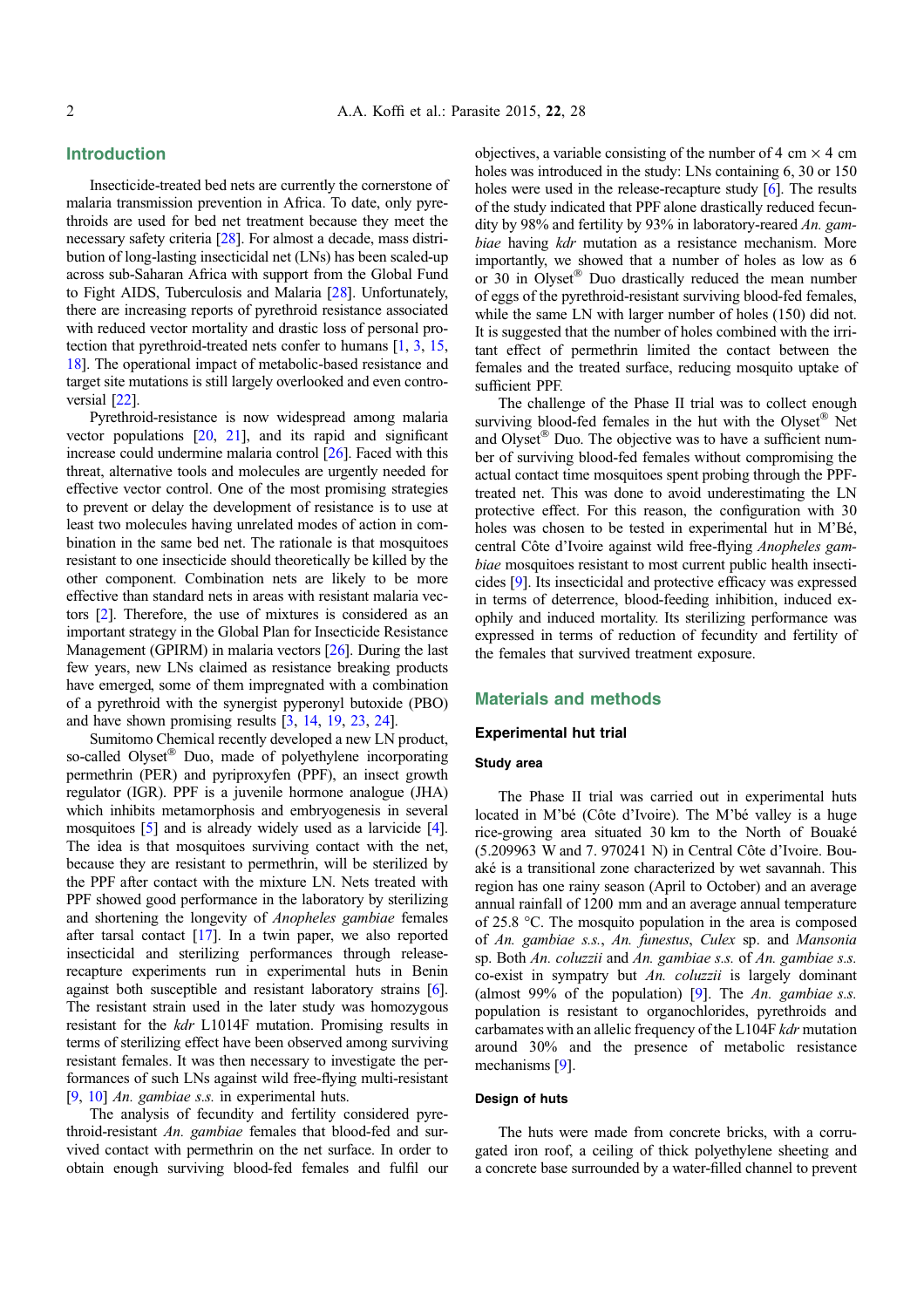entry of ants [[25\]](#page-7-0). Mosquito access was via four window slits constructed from pieces of metal, fixed at an angle to create a funnel with a 1 cm wide gap. Mosquitoes fly upward to enter through the gap and downwards to exit, this precludes or greatly limits exodus though the aperture enabling the majority of entering mosquitoes to be accounted for. A single veranda trap made of polyethylene sheeting and screening mesh measuring 2 m long, 1.5 m wide and 1.5 m high, projects from the back wall of each hut. Movement of mosquitoes between hut and veranda is unimpeded during the night.

#### Study design

The following treatment arms were tested:

- Olyset<sup>®</sup> Net, a permethrin 2% (w/w) incorporated into polyethylene net.
- Pyriproxyfen (PPF) 1% (w/w) incorporated into polyethylene net.
- Olyset<sup>®</sup> Duo, a permethrin 2% (w/w) + pyriproxyfen 1% (w/w) incorporated into polyethylene net,
- Untreated polyethylene net.

Before evaluation in experimental huts, the nets (including control) were deliberately holed with 30 holes each of 16 cm<sup>2</sup>  $(4 \text{ cm} \times 4 \text{ cm})$  to simulate a worn net. Nets were washed three times according to the WHO Pesticide Evaluation Scheme (WHOPES) standard washing methods 1 week before the trial [[27](#page-7-0)].

Adult volunteer sleepers spent six nights per week under the mosquito nets in the experimental huts. They were rotated randomly among huts each night of the study. They entered the hut at dusk and slept until dawn. Once every week, the huts were thoroughly cleaned and aired to avoid contamination.

Each morning, dead and living mosquitoes were collected from the floor of the huts, the veranda traps and inside the nets. Mosquitoes were morphologically identified to species using taxonomic keys and were scored by location as dead or live and as fed or unfed. Live mosquitoes were placed in small netted plastic cups and supplied with 10% honey solution to assess delayed mortality after 24 h.

The primary outcomes were the ones usually measured in experimental hut trial:

- deterrence by the treatments (i.e. the reduction in the number of mosquitoes in huts with LNs relative to the control untreated net);
- induced exophily (IE) (i.e. the proportion of mosquitoes found in exit traps in huts with LNs relative to the total collected in hut with untreated net);
- blood-feeding inhibition (BFI) (i.e. the reduction in bloodfeeding of mosquitoes in huts with LNs relative to the hut with control untreated net);
- immediate and delayed mortality (i.e. the proportion of dead mosquitoes at the time of collection in the morning and after 24 h holding, corrected from untreated control mortality).

#### Reporting of adverse events

The volunteers were asked to report any adverse events associated with use of nets and a provision for medical care was made.

#### Fecundity and fertility assessment

Alive blood-fed females collected from all compartments of the huts were counted. All the blood-fed females per hut were put by batch of up to 20 females in cardboard cups (450 mL). We previously filled the bottom of the cardboard cups with 1 cm high layer of wetted cotton, covered with a filter paper disc to allow females to lay their eggs. Females in cardboard cups were maintained with honey solution at 28 °C and 80% RH for 5 days before checking mortality. A picture of each filter paper was taken to count the eggs using egg counter software [\[13\]](#page-6-0). All eggs from the control and treated batches were immersed in water. After 6 days, the number of larvae was checked to determine the hatching rates. Because pyriproxyfen acts by sterilizing the adult female mosquito, the impact of the treatments on the reproduction of surviving blood-fed mosquitoes was investigated by detecting whether there was a reduction in fecundity (number of eggs per female) and fertility (proportion of laid eggs hatching) of these mosquitoes compared to the control.

#### LN bioassays

Standard WHO cone bioassays were used to determine bioefficacy of LNs against a susceptible laboratory-reared Anopheles gambiae Kisumu strain [\[27\]](#page-7-0). Four nets (one per treatment arm) were bioassayed at time 0 (i.e. the day before the first washing). Bioassays were carried out for a second time after washings and then for a third time at the end of the field trial with nets used in the huts. For each net, five cones were placed on the five sections of the net (roof and four sides). Ten unfed Kisumu females, 2–3 days old, were introduced per cone and exposed for 3 min to each. Knockdown (KD) was checked 60 min after exposure and mortality was recorded 24 h after exposure. Mosquitoes exposed to untreated nets were used as controls and Abbott's adjustment applied if mortality was >5% for the controls.

#### Statistical analysis

The software "R" was used for the statistical analyses [[20](#page-6-0)]. The proportion of mosquitoes that exited early, successfully blood-fed or died was analysed using a logistic regression model. The ''brglm'' function from the brglm package was used for the analysis [\[11](#page-6-0)]. It enables fitting of binomialresponse regression models using the bias-reduction method developed in Firth [[7](#page-6-0)]. These procedures return estimates with improved frequentist properties (bias, mean squared error) that are always finite even in cases where the maximum likelihood estimates are infinite (data separation). The number of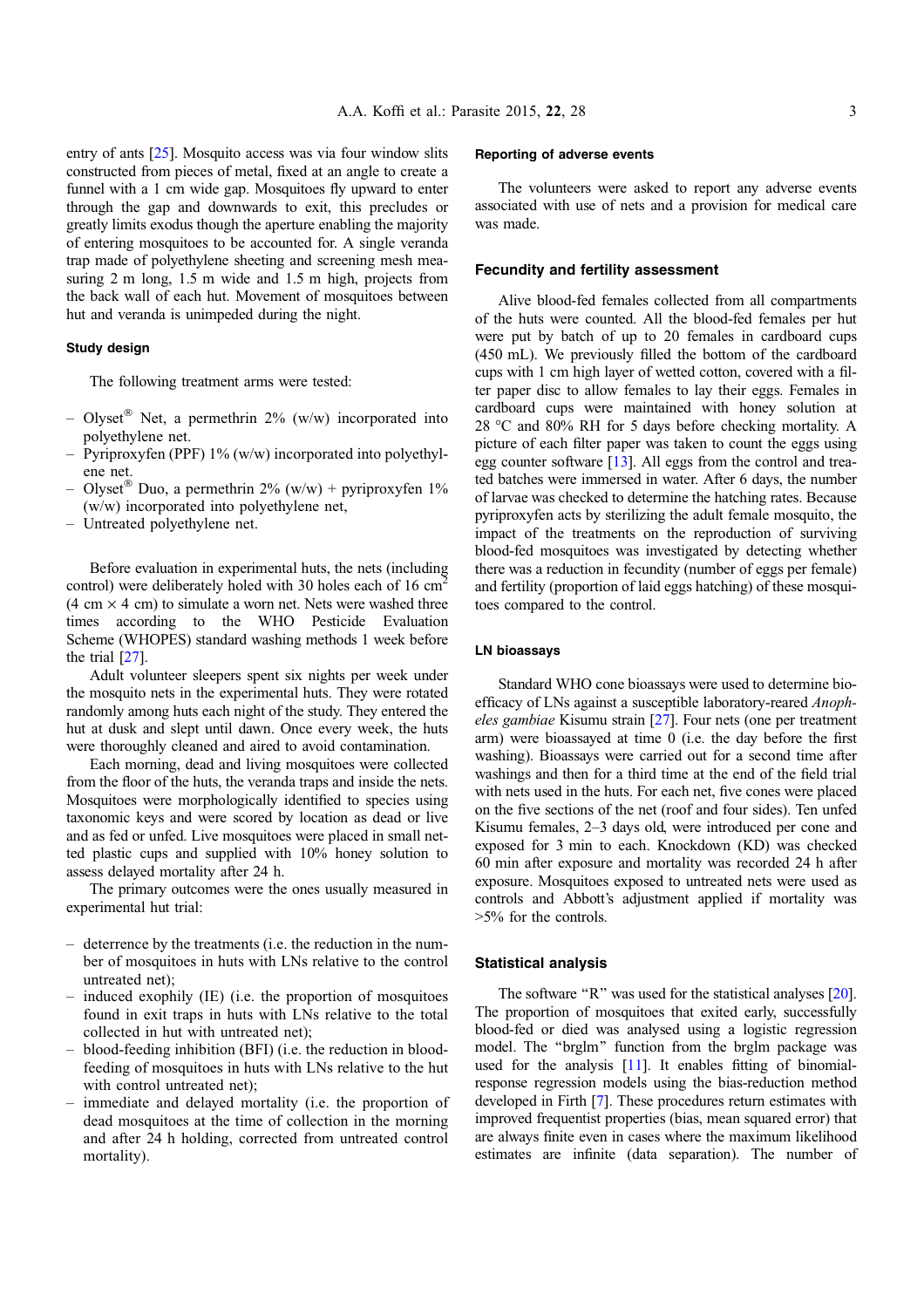**Table 1.** Knockdown (KD) rate at 60 min and mortality rate of An. gambiae Kisumu strain after 3 min exposure to treated nets following WHO standard procedures (WHO 2013) run before washes (28/09/2012), after the three washes (10/10/2012), and after the trial (13/11/ 2012).

| Treatment               | Before any washing |                              |                      | After three washes and prior to<br>field trial |                              |                     | After washing and field trial |                              |                     |
|-------------------------|--------------------|------------------------------|----------------------|------------------------------------------------|------------------------------|---------------------|-------------------------------|------------------------------|---------------------|
|                         |                    | $%$ KD<br>$(60 \text{ min})$ | $%$ Mort.<br>(24 h)  | N                                              | $%$ KD<br>$(60 \text{ min})$ | $%$ Mort.<br>(24 h) | Ν                             | $%$ KD<br>$(60 \text{ min})$ | $%$ Mort.<br>(24 h) |
| Control (Untreated net) | 49                 | $\Lambda^{a,1}$              | $\theta^{a,1}$       | 50                                             | $0^{a,1}$                    | $0^{a,1}$           | 55                            | $2^{a,1}$                    | 2a,1                |
| Pyriproxyfen treated LN | 46                 | $\Lambda^{a,1}$              | $0^{a,1}$            | 54                                             | $0^{a,1}$                    | $0^{a,1}$           | 50                            | $0^{a,1}$                    | $0^{a,1}$           |
| Olyset Net              | 50                 | $100^{b,3}$                  | $22^{b,2}$           | 50                                             | $44^{b,2}$                   | $0^{a,1}$           | 61                            | $62^{b,2}$                   | $13^{b,2}$          |
| Olyset Duo              | 48                 | $100^{b,1}$                  | $100^{\mathrm{c},3}$ | 50                                             | $100^{c,1}$                  | $66^{b,1}$          | 49                            | $96^{c,1}$                   | $78^{c,2}$          |

N: Number of females tested, KD: Knockdown observed 60 min after exposure; Mort.: Mortality recorded 24 h post-exposure. Values in the same column sharing the same letter superscript do not differ significantly ( $p > 0.05$ ) according to  $\chi^2$  tests. For KD and mortality, values in the same line sharing the same superscript number do not differ significantly ( $p > 0.05$ ) according to  $\chi^2$  tests.

collected mosquitoes entering the huts was analysed using negative binomial regression. Mortality and KD rates from WHO cone bioassays were compared between each net using the  $\chi^2$ test. For statistical testing the level of significance was set at 5%.

#### Ethical considerations

Ethical approval was obtained from the Ministry of Health and Fight against AIDS in Côte d'Ivoire through the National Ethics Committee. Adult volunteers were recruited among the inhabitants of the villages close to the site. Volunteer sleepers were recruited after obtaining informed written consent. Medical supervision was provided throughout the trial and for an additional one month after the end of the study by a qualified medical doctor. Confirmed malaria cases were treated with "artesunate + amodiaquine", according to national policies, and all the volunteer sleepers were vaccinated against yellow fever after enrolment.

# **Results**

## Bio-efficacy of the treated nets (WHO cone bioassays)

Table 1 shows the bio-efficacy of each comparison arm in terms of KD effect and mortality before washing, after three washes and after the field trial. Before washing, KD rates recorded with the An. gambiae s.s. susceptible Kisumu strain were 100% for both Olyset<sup>®</sup> Net and Olyset<sup>®</sup> Duo. Olyset<sup>®</sup> Duo caused 100% mortality whereas Olyset® Net induced significantly lower mortality (22% mortality;  $p \le 0.0001$ ). The control and PPF nets did not induce any KD effect or mortality.

After washing and prior to the field trial, the control and PPF nets did not induce any KD effect or mortality. With Olyset<sup>®</sup> Net, KD and mortality decreased significantly ( $p < 0.05$ ) from before washing. With Olyset<sup>®</sup> Duo, only mortality decreased significantly  $(p < 0.001)$  after washing.

After the field trial, KD rate increased significantly  $(p < 0.05)$  for Olyset<sup>®</sup> Net, but remained stable for Olyset<sup>®</sup>

Duo ( $p > 0.05$ ). Mortality increased significantly ( $p < 0.05$ ) for Olyset<sup>®</sup> Duo and Olyset<sup>®</sup> Net ( $p < 0.05$ ) from the level observed just after washing. The PPF-treated nets induced neither KD effect nor mortality (Table 1). Overall, Olyset® Duo outperformed the other treatments before and after the field trial.

# Insecticidal efficacy of treatments during the field trial

Mosquito collection in experimental huts was carried out over 24 nights between October 8 and November 3, 2012. In total, 5056 An. gambiae s.l. and 3171 other mosquitoes were caught. Of the other mosquitoes caught, 96.6% were Mansonia spp., 1.4% were Culex spp., 0.4% were Aedes spp. and 1.8% were *Anopheles* species other than An. gambiae s.s. The results in terms of deterrence, induced exophily, blood-feeding inhibition and induced mortality are summarized in [Table 2.](#page-4-0)

#### Anopheles gambiae s.s.

During the trial, 1399 An. gambiae s.l. (i.e. a mean number of 58.3 per night) were caught in the control hut. We did not observe any deterrent effect by any treatment compared to the control ([Table 2](#page-4-0);  $p > 0.05$ ).

Exophily for both Olyset® Net and Olyset® Duo was significantly higher (65.4% and 67.8%, respectively) than with the untreated net (45.6%;  $p \le 0.001$ ) whereas PPF-treated net (45.7%;  $p < 0.001$ ). The induced exophily (IE) by the Olyset<sup>®</sup> Duo (48.7%) was significantly higher than that by the Olyset® Net treatment (43.4%;  $p < 0.01$ ).

Under the untreated control net, 482 An. gambiae s.l. were blood-fed; this corresponds to 20.1 bites per person per night. Blood-feeding rates of An. gambiae were not significantly reduced by any of the treatments, relative to control [\(Table 2](#page-4-0)). Olyset<sup>®</sup> Net produced a mortality rate of An. gambiae s.l. similar to that of the untreated net (7.86% vs. 8.74%;  $p > 0.05$ ). The huts with PPF-treated net and Olyset® Duo recorded significantly higher mortality of An. gambiae s.l. (12.5% and 14.7%, respectively) than the untreated net ( $p < 0.001$ ).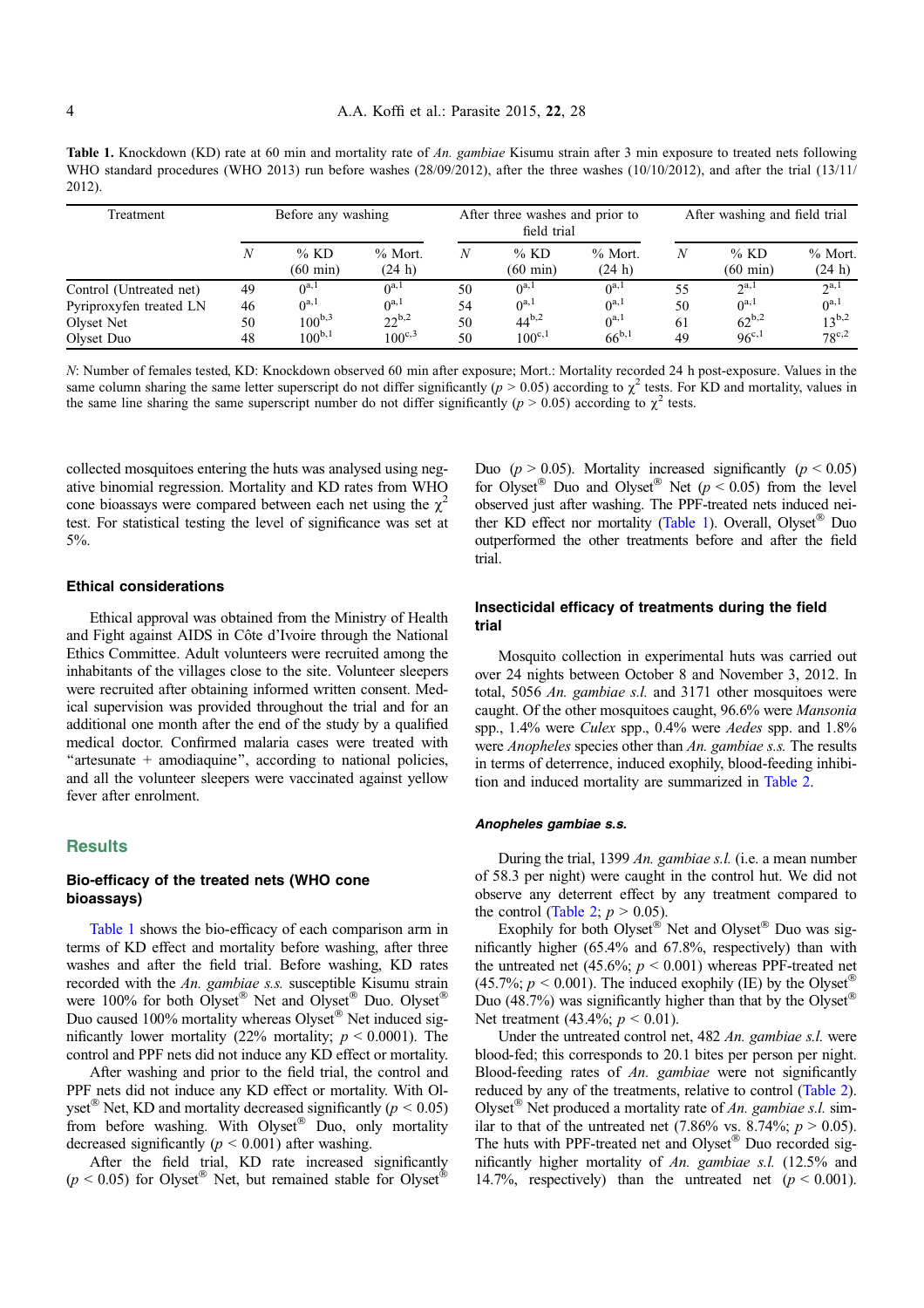<span id="page-4-0"></span>Table 2. Summary results of the experimental hut trial against wild free-flying *Anopheles gambiae s.l.* resistant to insecticides and other Culicidae

| Treatments       | Total collected     | Deterrence $(\% )$ |                          | Exophily             |                          |                           | Blood-feeding       |            | Mortality |                            |                          |
|------------------|---------------------|--------------------|--------------------------|----------------------|--------------------------|---------------------------|---------------------|------------|-----------|----------------------------|--------------------------|
|                  |                     |                    | $N \in \mathbb{R}$<br>VE | $\%$ caught<br>in VE | IE<br>$\binom{0}{0}$     | $\boldsymbol{N}$<br>in BF | $\frac{0}{0}$<br>BF | BFI<br>(%) | N<br>Dead | $\frac{0}{0}$<br>mortality | % corrected<br>mortality |
|                  |                     |                    |                          |                      | An. gambiae s.s.         |                           |                     |            |           |                            |                          |
| Control          | $1399$ <sup>a</sup> |                    | 638                      | $45.6^{\circ}$       | $\overline{\phantom{0}}$ | 482                       | $34.5^{\rm a}$      |            | 110       | $7.9^{\rm a}$              |                          |
| Pyriproxyfen net | $1024^{\rm a}$      | NS                 | 468                      | 45.7 <sup>a</sup>    | NS                       | 360                       | $35.2^{\rm a}$      | <b>NS</b>  | 128       | $12.5^{b}$                 | 5.0                      |
| Olyset Net       | $1431^{\rm a}$      | NS                 | 936                      | 65.4                 | 43.42                    | 744                       | 52.0                | $-50.9$    | 125       | 8.7 <sup>a</sup>           | <b>NS</b>                |
| Olyset Duo       | $1202^{\rm a}$      | NS                 | 815                      | 67.8                 | 48.68                    | 453                       | 37.7 <sup>a</sup>   | <b>NS</b>  | 177       | $14.7^{b}$                 | 7.5                      |
|                  |                     |                    |                          |                      | Other Culicidae          |                           |                     |            |           |                            |                          |
| Control          | 818 <sup>a</sup>    |                    | 474                      | 57.9                 |                          | 160                       | 19.6                |            | 101       | $12.4^{\rm a}$             |                          |
| Pyriproxyfen net | 1339                | $-63.69$           | 612                      | $45.7^{\circ}$       | $-21.1$                  | 377                       | 28.2                | $-43.9$    | 182       | $13.6^{\circ}$             | <b>NS</b>                |
| Olyset Net       | 410                 | 49.88              | 181                      | $44.2^{\rm a}$       | $-23.8$                  | 9                         | $2.2^{\rm a}$       | 88.8       | 277       | 67.6                       | 63.0                     |
| Olyset Duo       | 604 <sup>a</sup>    | NS                 | 227                      | 37.6                 | $-35.1$                  | 7                         | $1.2^{\mathrm{a}}$  | 94.1       | 505       | 83.6                       | 81.0                     |

VE: Veranda; IE: Induced exophily; BF: Blood-fed; BFI: Blood-feeding inhibition; NS: Not Significant, in both An. gambiae s.s. and other Culicidae categories, outcome measure values sharing the same superscript letter do not differ significantly  $(p > 0.05)$  according to negative binomial regression (total collected) or logistic regressions (BF and mortality).

Table 3. Summary results of fecundity and fertility among the natural population of An. gambiae s.s. exposed to the different treatment arms

| Treatment               | Total collected | Survival                          |                            | Fecundity        | Fertility           |        |                           |
|-------------------------|-----------------|-----------------------------------|----------------------------|------------------|---------------------|--------|---------------------------|
|                         |                 | $N$ surviving<br>blood-fed female | $%$ surviving<br>blood-fed | $N$ eggs<br>laid | $N$ eggs/<br>female | larvae | $\frac{0}{0}$<br>hatching |
| Control                 | 1399            | 454                               | $32^{\rm a}$               | 2755             | $6^{\rm a}$         | 1516   | $55^{\rm b}$              |
| Pyriproxyfen net        | 1024            | 332                               | $32^{\rm a}$               | 1729             | $\zeta$ a           | 877    | 51 <sup>a</sup>           |
| $Olyset^{\otimes}$ Net  | 1431            | 692                               | 48 <sup>b</sup>            | 7540             | 1 <sup>a</sup>      | 4186   | 56 <sup>b</sup>           |
| Olyset <sup>®</sup> Duo | 1202            | 408                               | 34 <sup>a</sup>            | 3778             | Qa                  | 1828   | 48 <sup>a</sup>           |

N: number; For each parameter, values in columns sharing the same superscript letter are not significantly different ( $p > 0.05$ ) according to Negative Binomial regression (fecundity) or logistic regressions (survival and fertility).

Mortality recorded with Olyset® Duo was significantly higher than that with the Olyset<sup>®</sup> Net ( $p < 0.01$ ).

#### Adverse effects

Other Culicidae

The mean number of Culicidae other than An. gambiae s.s. collected in the untreated hut was 34 per night. The only significant deterrence of these Culicidae entry rates to huts was with Olyset<sup>®</sup> Net (49.9%;  $p < 0.001$ ) (Table 2). None of the treatments repelled greater number of mosquitoes to the veranda than did the control untreated net. The proportion of other Culicidae blood-feeding under the untreated net was relatively low (19.6%). Nevertheless, significantly fewer mosquitoes blood-fed under the Olyset® Net (2.2%) and Olyset® Duo (1.2%), leading to BFI rates of 88.8% and 94.1%, respectively. The PPF-treated net by itself procured no protection against bites of these mosquitoes. Mortality rates of other Culicidae were 67.6% with Olyset<sup>®</sup> Net and 83.6% with Olyset<sup>®</sup> Duo, consistently higher than for An. gambiae s.l. (8.7% and 14.73%, respectively). The PPF-treated net killed negligible proportions of Culicidae (13.59%), similar to control  $(12.35\%)$ .

No complaint or adverse effects (symptoms or disorders) in any treatment arm were reported by the sleepers during the experimental trial.

## Fecundity and fertility of surviving blood-fed females

During the study of fecundity and fertility, we scored 15,802 eggs laid by 1886 wild surviving blood-fed An. gambiae females and 8407 larvae. The results of fecundity and fertility are summarized in Table 3.

The mean number of eggs/female ranged from 5 to 11 for all LN treatments, with no evidence that the LNs reduced fecundity of the wild pyrethroid-resistant An. gambiae s.l., relative to fecundity of females in the control hut ( $p > 0.05$ ).

The hatching rates were 55% from the hut with the untreated net, 51% in the PPF-treated net hut, 48% in the Olyset<sup>®</sup> Duo and 56% in hut with the Olyset<sup>®</sup> Net. The impact for the PPF and Olyset Duo was significant (7–12% reduction in fertility;  $p \leq 0.01$ ).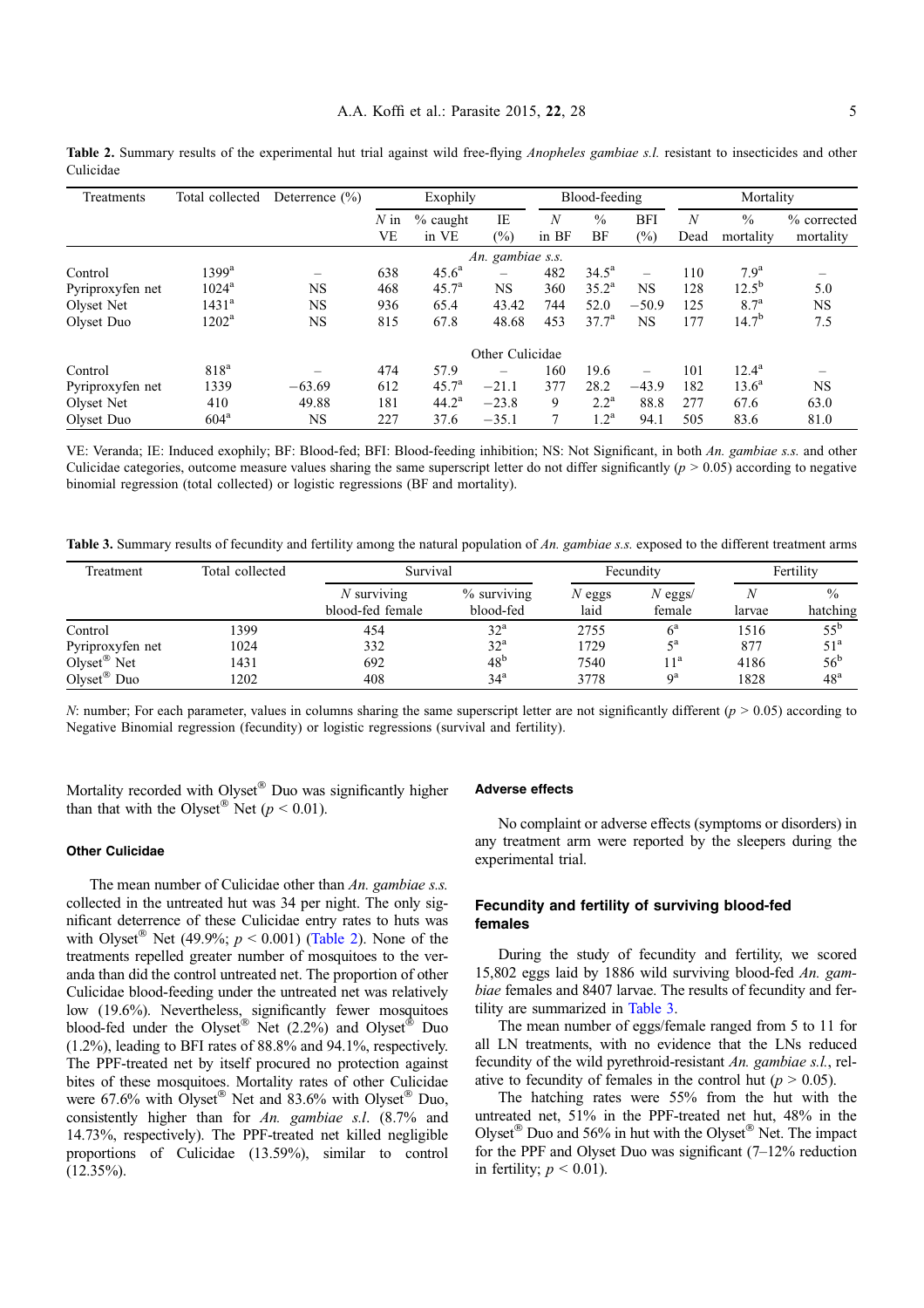# **Discussion**

We studied the insecticidal and sterilizing effect of a new LN impregnated with a mixture of permethrin and PPF against wild pyrethroid-resistant An. gambiae s.s. in Côte d'Ivoire. Bioassay on Olyset® Duo showed greater insecticidal efficacy than Olyset<sup>®</sup> Net and PPF-treated net against the standard susceptible An. gambiae s.s. Kisumu strain, reaching the WHO-PES criteria (>95% KD or >80% mortality) after three washes and after the field trial. The fact that Olyset® Duo and Olyset® Net showed greater insecticidal efficacy after the field trial might be due to their different regeneration times and bleed rates [[16](#page-6-0)]. The apparently poor performance of Olyset<sup>®</sup> Net suggests that, in these conditions, this net required more time for full regeneration after the washing process. Gimnig et al. [\[8\]](#page-6-0) showed that after washing, this net must be heated to 60  $\degree$ C to restore bioefficacy, but a previous study [\[25](#page-7-0)] indicated possible full regeneration within 2 weeks at 30  $^{\circ}$ C and 80% RH. Nevertheless because the incorporation technology is different between LNs impregnated with one chemical (permethrin) and LNs impregnated with two chemicals (permeth $rin + PPF$ ), the comparison will always suffer a bias. The results of such comparisons about KD and mortality dynamics must be interpreted carefully.

The Phase II trial was run in an area with strong resistance to insecticides and particularly permethrin where  $An$ , gambiae s.l. vectors bear both  $kdr-w$  and metabolic resistance mechanisms [\[9\]](#page-6-0). The results found in this study confirmed that the high resistance reported in this area had a strong impact on the efficacy of Olyset® Net both in terms of personal protection through blood-feeding inhibition and mortality of An. gambiae s.s. While the Olyset<sup>®</sup> Net was highly efficacious against other Culicidae mosquitoes, it performed poorly against wild multiresistant An. gambiae s.s., highlighting the crucial need for alternative tools for malaria vector control in areas of pyrethroid resistance. Emphasis is being put on use of the LN Olyset<sup>®</sup> Duo that combines two molecules having unrelated modes of action for improved impact and potential management of permethrin resistance.

Olyset<sup>®</sup> Duo induced significantly higher BFI and mortality than Olyset® Net in M'Bé. This result was confirmed by the higher mortality rates in bioassays and release-recapture trial with Olyset<sup>®</sup> Duo than Olyset<sup>®</sup> Net [\[6](#page-6-0)] and was similar to that found by Ngufor et al. [[16](#page-6-0)]. The PPF did not show any insecticidal activity when used alone both in bioassays and release-recapture, but it induced mortality (5% corrected from the control) against the multi-resistant An. gambiae s.s. population of M'Bé. Ohashi et al. [\[17\]](#page-6-0) have already shown that exposure to pyriproxyfen-treated netting shortened the longevity of An. gambiae s.s. It might be interesting to investigate the interaction between permethrin and PPF to assess any relative contribution of PPF to the insecticidal effect of Olyset® Duo. Olyset<sup>®</sup> Duo having a higher permethrin bleed rate than Olyset  $Net - (J. Lucas, pers. comm.)$  may be a confounding factor that may render difficult the study of the interaction between permethrin and PPF.

As expected, there were a large number of blood-fed females surviving all treatments. Nevertheless, the egg laying rates were almost 10-fold lower in the control than during the release-recapture trial  $[6]$ . Indeed, wild An. gambiae s.s. females had difficultly laid eggs under laboratory conditions compared to well-established An. gambiae s.s. strains in insectary. In this previous experiment [\[6\]](#page-6-0), PPF alone or Olyset Duo containing 30 holes each drastically impacted fecundity of laboratory-reared An. gambiae s.s. having solely kdr as a resistance mechanism. In the current trial, the same LNs with the same amount of holes did not impact fecundity of the wild pyrethroid-resistant An. gambiae s.s. that in addition to kdr have metabolic resistance. Whether these additional metabolic resistances alone or in association with *kdr* impact negatively PPF has yet to be investigated.

The PPF activity or the Olyset® Duo effects on the hatching rate (7–12% reduction) indicated that wild mosquitoes had some contact with the PPF active ingredient. Nevertheless, it is impossible to quantify this contact duration and the active ingredient quantity picked up by wild mosquitoes. We could hypothesize that the active ingredient quantity was enough to impact fertility but not fecundity.

It would be extremely interesting to investigate in laboratory conditions the relationship between the forced tarsal contact time with a PPF-treated net and the impact on fecundity and fertility. These baseline data might allow us to better elucidate these observations in the field.

The behaviour of wild An. gambiae s.s. is different than those of An. gambiae s.s. strains reared in insectary [\[12](#page-6-0)]. Such behavioural differences might explain the difference in effect during the release-recapture experiment [\[6\]](#page-6-0) and the current trial. Moreover using an IGR, such as PPF, on bed net is new; it is therefore important to update the evaluation criteria in order to allow fair evaluation of such new LN. To reach this goal, we suggest investigating the dynamics of the PPF activity in relation to the actual tarsal contact time mosquitoes spent on the net. Behavioural studies are also crucial to better develop this new strategy, especially the behaviour of aggressive An. gambiae mosquitoes in the presence of a torn net.

# **Conclusion**

In previous experiments [\[6](#page-6-0)], PPF alone or Olyset Duo containing 30 holes each drastically impacted fecundity and fertility in laboratory-reared An. gambiae having a kdr resistance mechanism. The current trial provided evidence that the same LNs with same amount of holes in them significantly impacted on fertility but did not impact on fecundity of the wild pyrethroid resistant An. gambiae that, in addition to  $kdr$ , have metabolic resistance. More trials of this kind should be conducted in other areas with other type of pyrethroid resistance for comparison. Moreover the difficulties experienced to correctly investigate the IGR performances highlighted the urgent need to deeply investigate both IGR intrinsic activity and mosquito behaviour in order to better understand the results observed in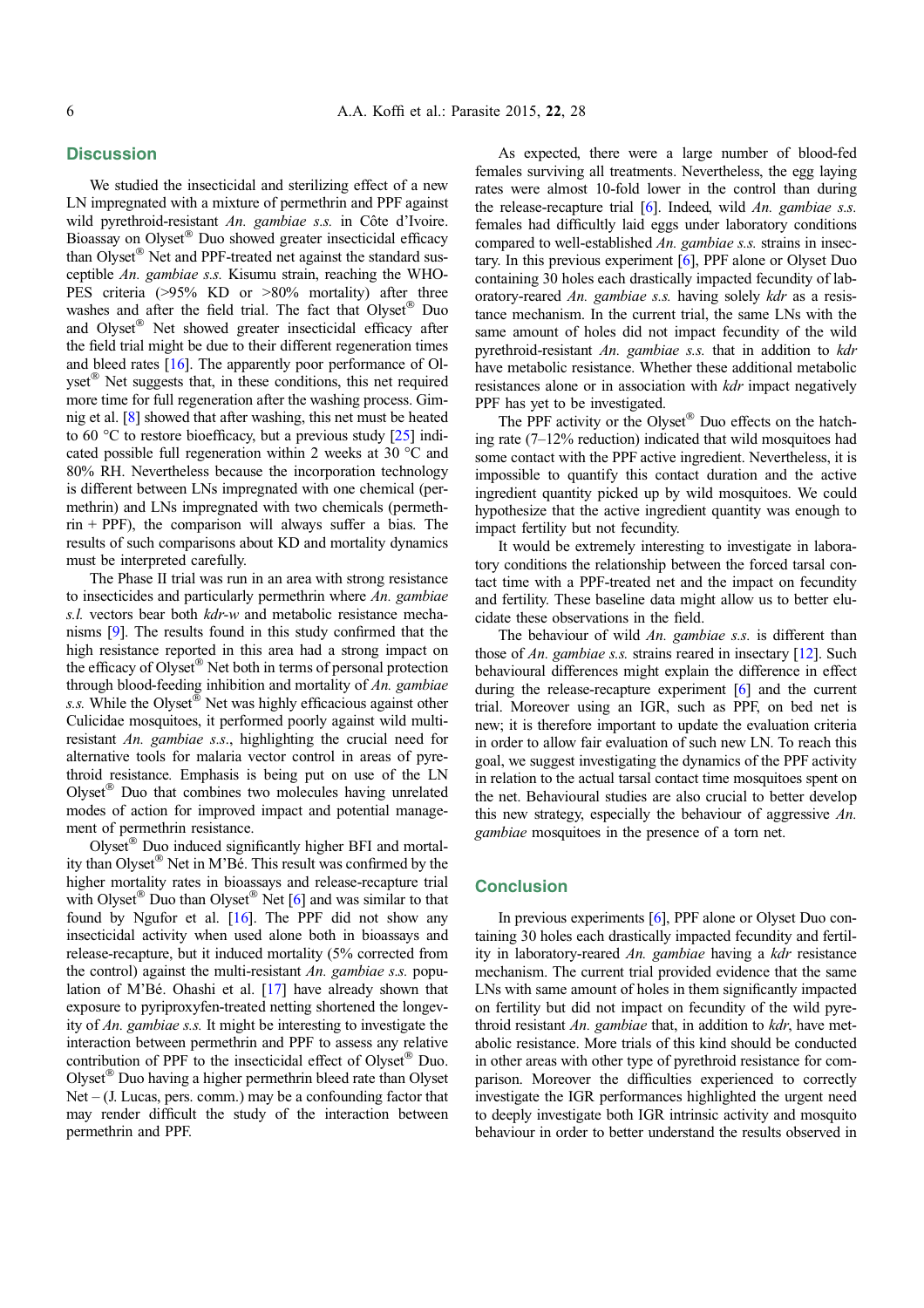<span id="page-6-0"></span>natural conditions. Whether these additional metabolic resistances alone or in association with *kdr* impact negatively PPF efficacy has yet to be investigated.

# Conflict of interest

This work was supported financially by Sumitomo Chemical. Funders participated in the study design and the decision to publish, but they have no role in data collection, analysis and preparation of the manuscript. The authors declare that they have no competing interests.

Acknowledgements. We are very grateful to all the staff at the Institut Pierre Richet, Bouaké, Côte d'Ivoire for their hard work during the field and laboratory experiments. The authors are grateful to Raphaël N'Guessan for his help during the writing of the manuscript.

# **References**

- 1. Asidi A, N'Guessan R, Akogbeto M, Curtis C, Rowland M. 2012. Loss of household protection from use of insecticidetreated nets against pyrethroid-resistant mosquitoes, Benin. Emerging Infectious Diseases, 18, 1101–1106.
- 2. Briët OJ, Penny MA, Hardy D, Awolola TS, Van Bortel W, Corbel V, Dabiré RK, Etang J, Koudou BG, Tungu PK, Chitnis N. 2013. Effects of pyrethroid resistance on the cost effectiveness of a mass distribution of long-lasting insecticidal nets: a modelling study. Malaria Journal, 12, 77.
- 3. Corbel V, Chabi J, Dabiré RK, Etang J, Nwane P, Pigeon O, Akogbeto M, Hougard JM. 2010. Field efficacy of a new mosaic long-lasting mosquito net (PermaNet 3.0) against pyrethroid-resistant malaria vectors: a multi centre study in western and central Africa. Malaria Journal, 9, 113.
- 4. Devine GJ, Perea EZ, Killeen GF, Stancil JD, Clark SJ, Morrison AC. 2009. Using adult mosquitoes to transfer insecticides to Aedes aegypti larval habitats. Process of National Academy of Science, 106, 11530–11534.
- 5. Dhadialla TS, Carlson GR, Le DP. 1998. New insecticides with ecdysteroidal and juvenile hormone activity. Annual Review of Entomology, 43, 545–569.
- 6. Djenontin A, Ahoua Alou LP, Koffi AA, Zogo B, Duarte E, N'Guessan R, Moiroux N, Pennetier C. 2015. Insecticidal and sterilizing effect of Olyset Duo®, a permethrin and pyriproxyfen mixture net against pyrethroid-susceptible and -resistant strains of *Anopheles gambiae s.s.*: a release-recapture assay in experimental huts. Parasite, 22, 27.
- 7. Firth D. 1993. Bias reduction of maximum likelihood estimates. Biometrika, 80, 27–38.
- 8. Gimnig JE, Lindblade KA, Mount DL, Atieli FK, Crawford S, Wolkon A, Hawley WA, Dotson EM. 2005. Laboratory wash resistance of long-lasting insecticidal nets. Tropical Medicine and International Health, 10, 1022–1029.
- 9. Koffi AA, Ahoua Alou LP, Adja MA, Chandre F, Pennetier C. 2013. Insecticide resistance status of Anopheles gambiae s.s. population from M'Bé: a WHOPES-labelled experimental hut station, 10 years after the political crisis in Côte d'Ivoire. Malaria Journal, 12, 1–8.
- 10. Koffi AA, Ahoua Alou LP, Kabran JPK, N'Guessan R, Pennetier C. 2013. Re-visiting insecticide resistance status in Anopheles gambiae from Côte d'Ivoire: a nation-wide informative survey. PLoS One, 8, e82387.
- 11. Kosmidis L. 2013. brglm: Bias reduction in binomial-response Generalized Linear Models. http://www.ucl.ac.uk/~ucakiko/ software.html.
- 12. Lefevre T, Gouagna L-C, Dabire KR, Elguero E, Fontenille D, Renaud F, Costantini C, Thomas F. 2009. Beyond nature and nurture: phenotypic plasticity in blood-feeding behavior of Anopheles gambiae s.s. when humans are not readily accessible. American Journal of Tropical Medicine and Hygiene, 81, 1023–1029.
- 13. Mollahosseini A, Rossignol M, Pennetier C, Cohuet A, dos Anjos A, Chandre F, Shahbazkia RH. 2012. A user-friendly software to easily count Anopheles egg batches. Parasites and Vectors, 5, 122.
- 14. N'Guessan R, Asidi A, Boko P, Odjo A, Akogbeto M, Pigeon O, Rowland M. 2010. An experimental hut evaluation of PermaNet® 3.0, a deltamethrin-piperonyl butoxide combination net, against pyrethroid-resistant Anopheles gambiae and Culex quinquefasciatus mosquitoes in Southern Benin. Transactions of the Royal Society of Tropical Medicine and Hygiene, 104, 758–765.
- 15. N'Guessan R, Corbel V, Akogbéto M, Rowland M. 2007. Reduced efficacy of insecticide-treated nets and indoor residual spraying for malaria control in pyrethroid resistance area, Benin. Emerging Infectious Diseases, 13, 199.
- 16. Ngufor C, N'Guessan R, Fagbohoun J, Odjo A, Malone D, Akogbeto M, Rowland M. 2014. Olyset Duo® (a pyriproxyfen and permethrin mixture net): an experimental hut trial against pyrethroid resistant Anopheles gambiae and Culex quinquefasciatus in southern Benin. PLoS One, 9, e93603.
- 17. Ohashi K, Nakada K, Ishiwatari T, Miyaguchi J, Shono Y, Lucas JR, Mito N. 2012. Efficacy of pyriproxyfen-treated nets in sterilizing and shortening the longevity of Anopheles gambiae (Diptera: Culicidae). Journal of Medical Entomology, 49, 1052–1058.
- 18. Okia M, Ndyomugyenyi R, Kirunda J, Byaruhanga A, Adibaku S, Lwamafa DK, Kironde F. 2013. Bioefficacy of long-lasting insecticidal nets against pyrethroid-resistant populations of Anopheles gambiae s.s. from different malaria transmission zones in Uganda. Parasites and Vectors, 6, 130.
- 19. Pennetier C, Bouraima A, Chandre F, Piameu M, Etang J, Rossignol M, Sidick I, Zogo B, Lacroix MN, Yadav R, Pigeon O, Corbel V. 2013. Efficacy of Olyset® Plus, a new long-lasting insecticidal net incorporating permethrin and piperonil-butoxide against multi-resistant malaria vectors. PLoS One, 8, e75134.
- 20. R Development Core Team. 2014. R: A language and environment for statistical computing. 3.1.2. R Foundation for Statistical Computing: Vienna, Austria.
- 21. Ranson H, N'Guessan R, Lines J, Moiroux N, Nkuni Z, Corbel V. 2011. Pyrethroid resistance in African anopheline mosquitoes: What are the implications for malaria control? Trends in Parasitology, 27, 91–98.
- 22. Rivero A, Vézilier J, Weill M, Read AF, Gandon S. 2010. Insecticide control of vector-borne diseases: When is insecticide resistance a problem? PLoS Pathogens, 6, e1001000.
- 23. Tungu P, Magesa S, Maxwell C, Malima R, Masue D, Sudi W, Myamba J, Pigeon O, Rowland M. 2010. Evaluation of PermaNet 3.0 a deltamethrin-PBO combination net against Anopheles gambiae and pyrethroid resistant Culex quinquefasciatus mosquitoes: an experimental hut trial in Tanzania. Malaria Journal, 9, 21.
- 24. Van Bortel W, Chinh V, Berkvens D, Speybroeck N, Trung H, Coosemans M. 2009. Impact of insecticide-treated nets on wild pyrethroid resistant Anopheles epiroticus population from southern Vietnam tested in experimental huts. Malaria Journal, 8, 248.